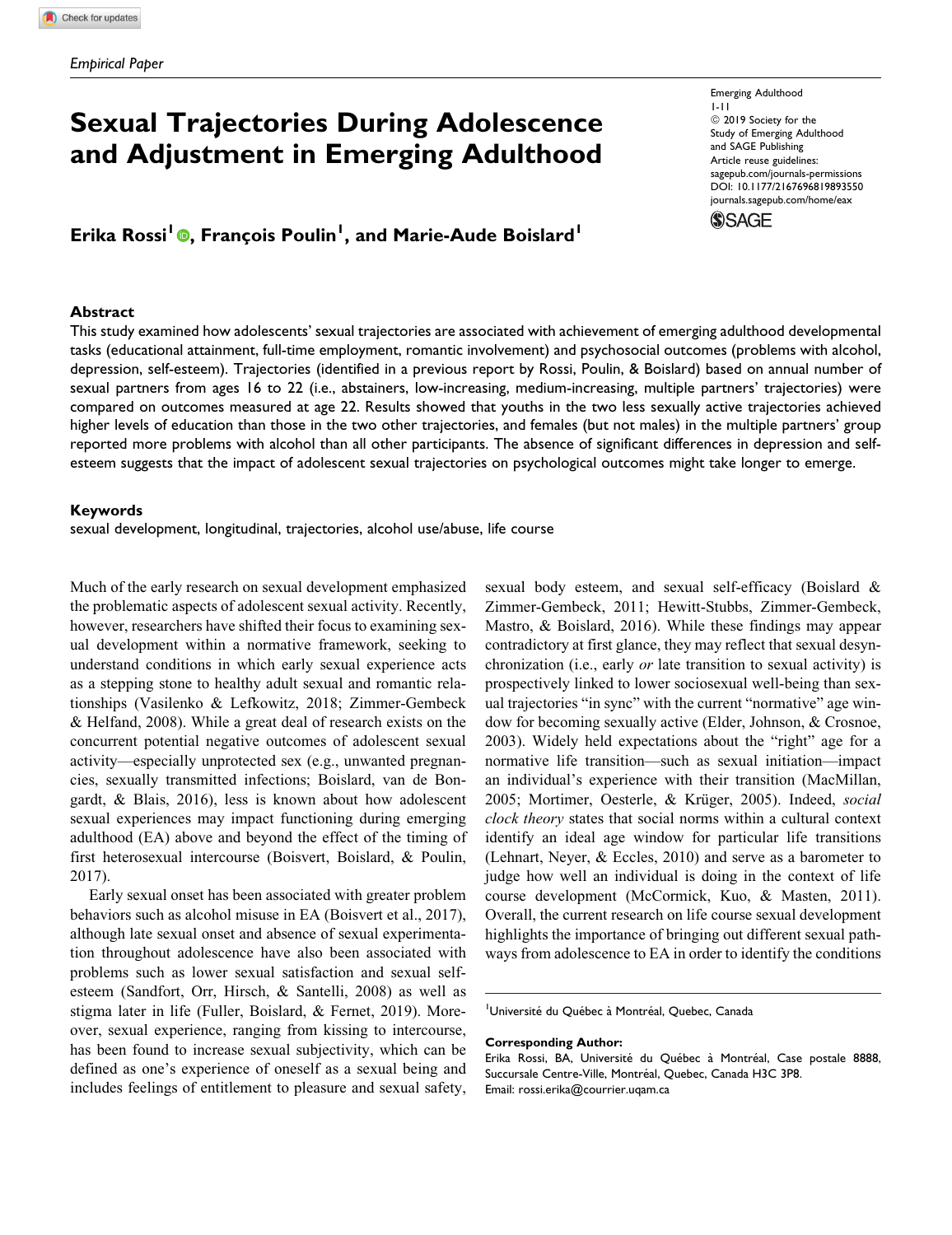in which positive sexual growth is promoted. Doing so provides a valuable framework for understanding the potential implications of adolescent sexual experiences regarding accomplishment of developmental tasks and psychosocial adjustment during EA (Halpern & Kaestle, 2014).

One way that sexual developmental pathways can be identified is by tracking number of partners longitudinally. One study used a subsample ( $n = 4,125$ ) from the National Longitudinal Study of Adolescent Health (Add Health), an American nationally representative study of approximately 20,000 adolescents in the United States in grades 7–12 in 1994–1995. A variety of sexual and dating behaviors between 16 and 18 years were used to identify latent class membership and assessed outcomes at 28–34 years (Vasilenko, Kugler, & Lanza, 2016). Of the six identified classes, 60% of all participants belonged to one of two classes, and three minority classes emerged. Groups characterized by adolescent sexual behaviors reported more sexual partners as adults, and differences in rates of marriage and health outcomes (e.g., contraction of a sexually transmitted infection) were found between groups, differentiating normative from atypical pathways of sexual and dating development (Vasilenko et al., 2016).

Another study spanning 6 years and using 10 waves of data (mean ages at Waves 1 and 10 were 18.4 and 23.8 years, respectively) used latent growth class analysis of number of partners in the past 3 months, prevalence of sex acts, and relationship status in a sample of 2,244 American emerging adults to identify three groups (Ashenhurst, Wilhite, Harden, & Fromme, 2017). The majority (90.8%) of participants belonged to two groups (rare and single partners) that reported zero to one partner consistently, with 22.9% of the rare group reporting no partners across the study. A minority group (multiple partners, 9.3%) demonstrated the greatest increase over time, consistently reported more than one partner, and, along with the single partner group, were more likely to have unprotected sex.

In a study that followed 527 American adolescents yearly between the ages 16 and 22, Lansford and colleagues (2010) used latent growth models to identify three groups based on annual number of sexual partners: (1) the *zero-initial* group  $(65.8\%)$  reported no partners at 16, (2) the *one-initial* group  $(14.8\%)$  reported 1 partner at 16, and (3) the *multiple-initial* group (19.4%) reported a mean of 2.4 sexual partners at 16. Both the zero-initial and one-initial groups showed a significant increase in the number of partners in late adolescence. The multiple-initial group was the only group to show a significant decline in late adolescence, followed by a significant increase after age 20.

Finally, this study is a follow-up to a study by Rossi, Poulin, and Boislard (2017), who modeled trajectories of annual number of sexual partners from ages 16 to 22 in a sample of 332 French-Canadian participants. In contrast to abovementioned studies, an additional trajectory defined by abstention was identified: (1) 9.1% of participants reported zero partners throughout the majority of the period *(abstainers)*; (2)  $30.6\%$ reported zero partners during the first 2 years, followed by an

increase to one partner (low-increasing), (3) 53.0% reported one partner at age 16, followed by a slow increase, stabilizing at two partners (medium-increasing), and (4) 7.3% reported two partners at age 16, followed by a steady increase that slowly decreased after a peak at age 20, although the number of partners remained higher than those reported by the other trajectories at all times (multiple partners).

To our knowledge, no study has yet to examine the potential impact of trajectories of number of partners on developmental task achievement and psychosocial adjustment during EA. Further, only Ashenhurst, Wilhite, Harden, and Fromme (2017) identified a group that could be comparable to this study's abstainers; however, their measure only covered the 3 months preceding assessment, and 64.6% of their *rare partners* group endorsed having vaginal sex.

#### EA

EA is characterized by identity exploration, instability, and experimentation with different worldviews and career possibilities (Arnett, 2007). An important developmental task during EA is the attainment of independence, achieved by either postsecondary education or though full-time employment or both. Another key developmental task involves romantic relationships. As romantic relationships become a central part of one's life in EA, cohabitation can be understood as one facet of commitment as many youths see it as a way of testing the relationship (Shulman & Connolly, 2013). Erikson (1968) pointed to the need for intimacy in early adulthood, and empirical research continues to support his theory: Emerging adults seek out committed relationships, often with the goal of cohabiting and starting a family (Stanley, Rhoades, & Fincham, 2011).

The instability characterized by EA can translate into internalizing and externalizing difficulties such as depressive symptoms, lower self-esteem, and problematic alcohol use (Lanctôt & Poulin, 2018). Indeed, emerging adults have been found to report high rates of depression and alcohol intoxication/dependence (Findlay, 2017; Ministry of Health and Social Services of Quebec, 2016).

## Abstainers Trajectory

Adolescents who remain abstinent may focus more on their education than their peers. In one study, girls who were not sexually active during high school were more likely to be enrolled in a 4-year program than in vocational, part-time, or absence of studies (Frisco, 2008). Sexual and romantic abstention might reflect a decision to prioritize one's education but might also come with romantic consequences: One study found heterosexual virgins and nonvirgins reported themselves as unlikely to enter into a relationship with a virgin (Gesselman, Webster, & Garcia, 2017). While earlier studies have emphasized the positive correlates of sexual abstention, namely the avoidance of health risks and victimization (Sandfort et al., 2008), less is known about its potentially negative outcomes. The stigma associated with desynchronization (Fuller et al., 2019) as well as the desire to engage in romantic or sexual behaviors (Gesselman et al., 2017) may lead to internalizing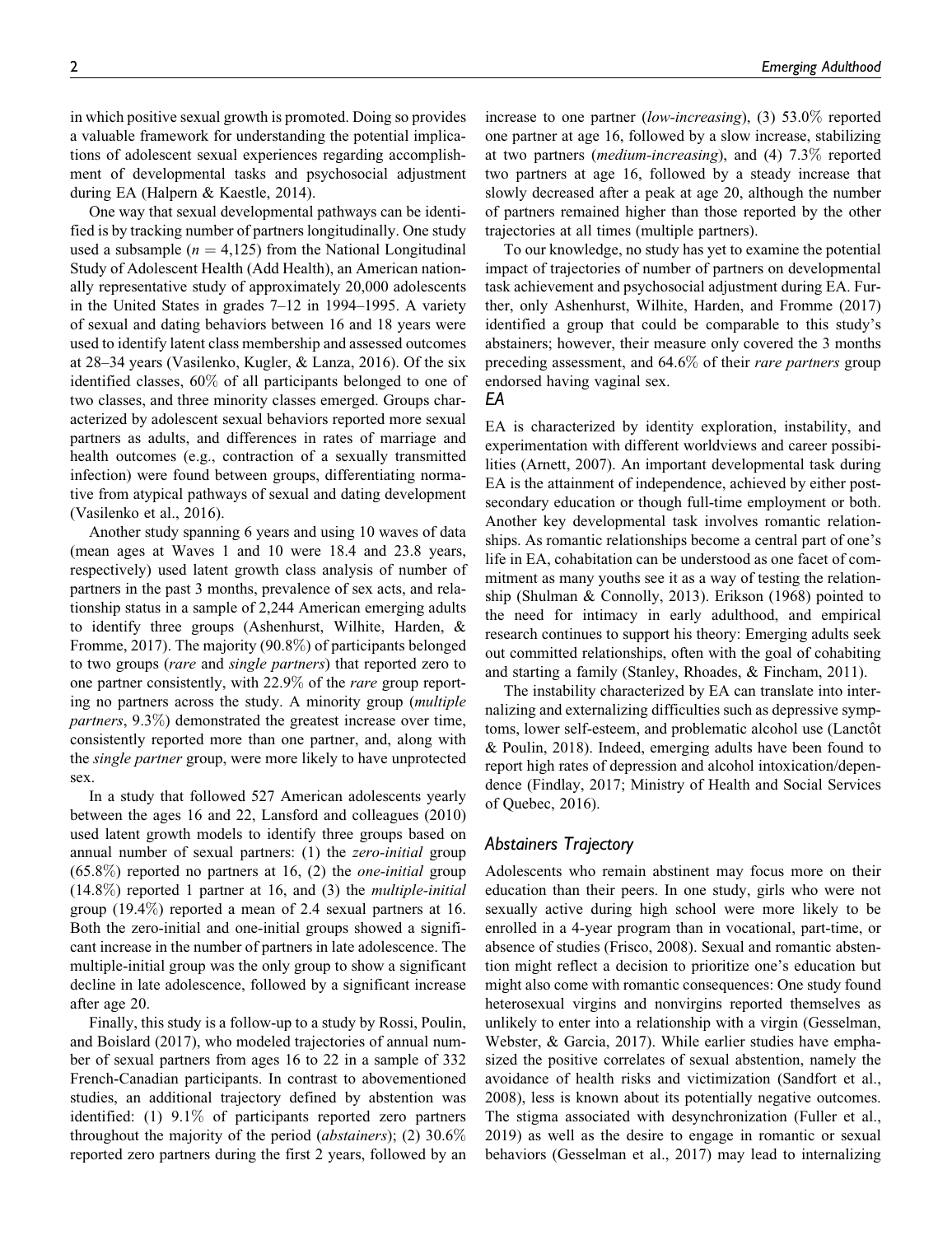problems. Adolescent abstainers have been found to be less socially competent than their sexually active peers (Rossi, Poulin, & Boislard, 2017), which can impact their ability to enter a romantic relationship. Evidence for this romantic disadvantage is found in studies that show that adult virgins are often unable to establish romantic or sexual relationships (Donnelly, Burgess, Anderson, Davis, & Dillard, 2001). Considering the importance of romantic relationships during EA, these findings suggest that the abstainers may be particularly susceptible to depressive symptoms and lower self-esteem.

# Low-Increasing and Medium-Increasing Trajectories

Individuals in the low-increasing and medium-increasing trajectories experience normative sexual development. Owing to their synchronization with their peers' sexual and social clock, adolescents whose first intercourse is on time with their peers report better well-being (Vrangalova & Savin-Williams, 2011), which has been found to be a protective factor against later depressive symptoms (Wood & Joseph, 2010). Achievement of EA developmental tasks might be easier without the distraction or potential negative outcomes associated with multiple sexual partners and with the benefit of developing in a progressive and typical way. Indeed, individuals who report few sexual partners may be those who are in committed relationships—which may be reflected in cohabitation with one's partner—and who are learning to manage the emotional landscape that comes with this new milestone.

## Multiple Partners' Trajectory

Having multiple sexual partners during adolescence might act as a distraction from academic pursuits, and individuals who report more sexual activity, particularly outside of a romantic relationship, are more likely to experience a variety of problems at school (McCarthy & Grodsky, 2011). These individuals might also be at a disadvantage when it comes to establishing a committed relationship during EA, since a greater number of partners during adolescence have been associated with shorter periods of romantic involvement during EA (Shulman, Seiffge-Krenke, & Walsh, 2017), which could directly impact youths' ability to develop intimacy and commitment. Indeed, in a follow-up study, researchers found that casual sexual behavior during adolescence, as opposed to sexuality with a romantic partner, was associated with negative affect 4 years later (Shulman, Scharf, Ziv, Norona, & Welsh, 2019).

Adolescent sexual activity has consistently been associated with greater alcohol problems (Zimmer-Gembeck & Helfand, 2008). Indeed, adolescents who reported more alcohol use were more likely to have had multiple sexual partners over the past month (Green et al., 2017) and 1 year later (Boislard, Poulin, Kiesner, & Dishion, 2009). An individual's perception of their sexual experiences can impact psychological and social health (Vasilenko, Lefkowitz, & Welsh, 2014). Therefore, adolescents with multiple partners, particularly females vulnerable to societal double standards that are more permissive of male sexual behavior, might be at risk to feel shame or guilt, which

can result in using alcohol as a coping mechanism. Indeed, adolescent girls who engaged in casual sex have been found to report increased psychological distress and alcohol consumption (Dubé, Lavoie, Blais, & Hébert, 2017). Alternatively, many adolescents use alcohol as a means of facilitating sexual experimentation (Livingston, Bey-Chang, Hequembourg, Testa, & Downs, 2013), suggesting a bidirectional association between alcohol use and sexual behavior. Therefore, youths in the multiple partners' trajectory are expected to display problematic alcohol use in EA and thus might also be more vulnerable to depressive symptoms. Links between early onset of sexual activities and depressive symptoms have been documented, especially for females (Zimmer-Gembeck & Helfand, 2008), but it is unknown whether this also applies for multiple sexual partners and whether it persists into EA. Finally, adolescent females who initiate sex early and have more partners have been found to have lower self-esteem (Ethier et al., 2006), and lower self-esteem at 15 years has been associated with a greater number of partners from 18 to 21 years (Boden & Horwood, 2006), although literature reviews on the topics reveal inconsistencies between studies (Goodson, Buhi, & Dunsmore, 2006; Zimmer-Gembeck & Helfand, 2008).

# This Study

A previous study using the same sample (Rossi et al., 2017) identified four trajectories based on annual number of sexual partners from ages 16 to 22: abstainers (9.1%), lowincreasing  $(30.6\%)$ , medium-increasing  $(53\%)$ , and multiple partners (7.3%). Using these trajectories as a grouping variable, we explored whether differences could be found in accomplishment of EA developmental tasks (educational attainment, full-time employment, living with a romantic partner) and psychosocial difficulties (problematic alcohol use, depressive symptoms, lower self-esteem) measured at age 22. To take into account preexisting levels of behaviors and symptoms, variables similar to outcomes that were measured at ages 14 and 15 were used as covariates (i.e., academic performance, alcohol use, depressive symptoms, self-esteem).

The following hypotheses were tested: (1) participants in the abstainers trajectory were expected to be more educated, least likely to be living with a romantic partner, report more depressive symptoms and lower self-esteem, (2) participants in the low-increasing and medium-increasing trajectories were expected to demonstrate the best outcomes in developmental tasks and psychosocial adjustment (i.e., higher academic achievement and self-esteem, lower depression), and (3) participants in the multiple partners' trajectory were expected to have achieved fewer developmental tasks (obtained less education, not working full-time, not living with a romantic partner) as well as to display more problematic alcohol use and depressive symptoms.

A breadth of research has demonstrated that sexuality can develop differently for males and females (Boislard et al., 2016; Tolman & McClelland, 2011). The previous study did not identify separate trajectories and instead groups males and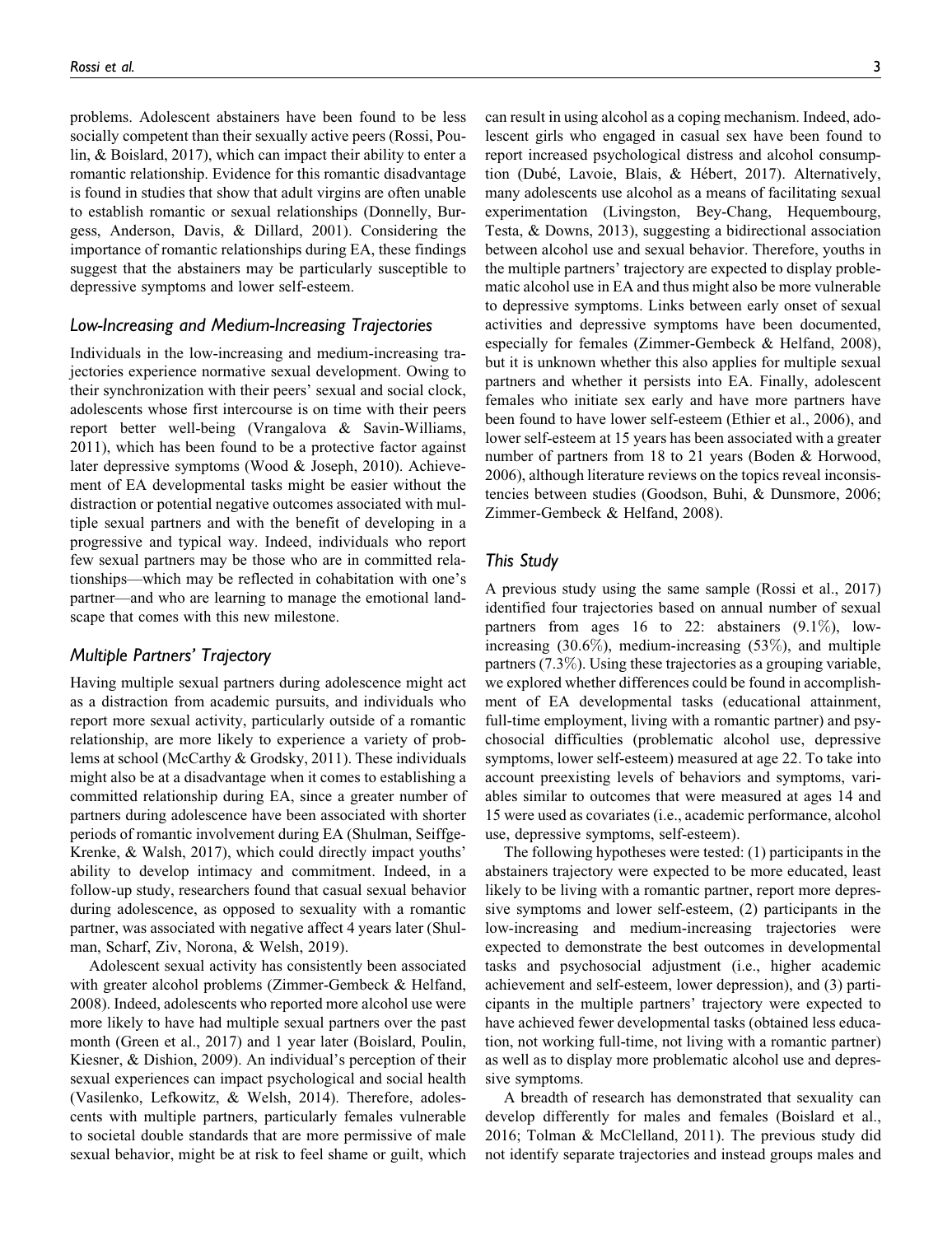females together (see Rossi et al., 2017, for supplementary information regarding sex distribution across the trajectories); given the preestablished trajectories, gender was factored into analyses in this study to best consider its impact.

# Method

# **Participants**

This longitudinal study began in 2001 with 390 Grade 6 students (58% girls; *M* age = 12.38 years;  $SD = 0.42$ ) enrolled in eight elementary schools in a large French-speaking school district in Canada. The sample was 90% European Canadian, 3% Haitian Canadian, 3% Middle Eastern Canadian, 2% Asian Canadian, and 2% Latino Canadian. Seventy-two percent of the participants lived with both biological parents. Mean family income was between \$45,000 and \$55,000 (CAN) at the initial assessment. Mothers and fathers had completed an average of 13.10 ( $SD = 2.68$ ) and 13.20 ( $SD = 3.20$ ) years of schooling, respectively.

The data used for this study were collected yearly from ages 14 to 22 (2003–2011). The sample retained participated in at least three of seven yearly waves of data collection between the ages of 16 and 22 (the years on which the trajectories of number of sexual partners were based). Of the 390 youths initially recruited, 332 (60.8% girls) participants met this criterion and were included in the current analyses. The retained participants did not differ from those who were excluded on ethnicity, gender, mother's education, or family income, but participants in the retained sample were more likely to come from twoparent households,  $\chi^2(387) = -3.24$ ,  $p = .007$ .

# Design and Procedures

During the high school years, questionnaires were completed in the school setting under the supervision of research assistants. After high school, a research assistant completed questionnaires during a home visit. Parents provided written consent for their child's participation at each year of the study until the youths were 18. From ages 18 to 22, the participants provided written consent. Youths received a gift card for their participation at each time point. Ethical approval for this research was obtained from the authors' university ethics review board.

### **Measures**

Trajectories of annual number of sexual partners from ages 16 to 22. From ages 16 to 22, participants were asked yearly how many sexual partners they had had over the course of the previous year, consistent with the current literature at the time of data collection (Huang, Murphy, & Hser, 2012; Lansford et al., 2010; Moilanen, Crockett, Raffaelli, & Jones, 2010). The wording of this item was different for males and females and referred to other-sex partners only. Participants answered the question "Over the past year, how many different girls/boys have you had as a sexual partner?"

Using these data, developmental trajectories based on the annual number of partners were identified using nonparametric



Figure 1. Developmental trajectories based on number of sexual partners from ages 16 to 22.

growth mixture modeling (PROC TRAJ in SAS; Nagin, 1999; see Rossi et al., 2017, for a detailed account of the analytic procedure and model fit indices). This technique assumes heterogeneity within a given population with regard to a specific variable, in this case the annual number of sexual partners, and identifies relatively homogenous subgroups. Trajectory groups are defined by both initial levels and patterns of growth, and participants are assigned to the group that best fits their individual trajectory. The previous study tested two-group, three-group, four-group, five-group, and six-group models. Selection of a four-group model was based on inspection of Bayesian information criterion and Akaike information criterion values as well as practical usefulness and theoretical relevance (Nylund, Asparouhov, & Muthen, 2007). The probability that each participant had of belonging to each group was tested. These posterior membership trajectory probabilities represent the accuracy of the participants' placement into their trajectory group. All posterior probabilities were greater than .5, and most were close to 1, which, according to Nagin (1999), represent appropriate values. The final model consisted of four distinct trajectories of annual number of sexual partners: (1) abstainers ( $n = 32$ , 9.1%), (2) low-increasing  $(n = 102, 30.6\%)$ , (3) mediumincreasing ( $n = 173, 53\%$ ), and (4) multiple partners ( $n = 25$ , 7.3%; see Figure 1, originally published in Rossi et al., 2017).

Due to the wording of the question, same-sex sexual partners were not included in the annual assessments, potentially creating a bias in the data. This was dealt with in two ways: First, at 22 years, participants were asked to report the total number of same-sex partners they had had in their lives. Ten percent reported having had a same-sex partner at least once, and analyses revealed no differences among the groups,  $\chi^2(8)$  $= 5.22, p = .73$ . Second, again at 22 years, participants were asked whether they had ever engaged in sexual activity beyond kissing with someone of the same-sex. This dichotomous variable was used as a dummy variable and controlled for in analyses. Results did not change significantly when the dummy variable was considered, and thus it was not included in the final models. Accordingly, we believe that our omission of same-sex behavior does not preclude us from drawing conclusions from our analyses.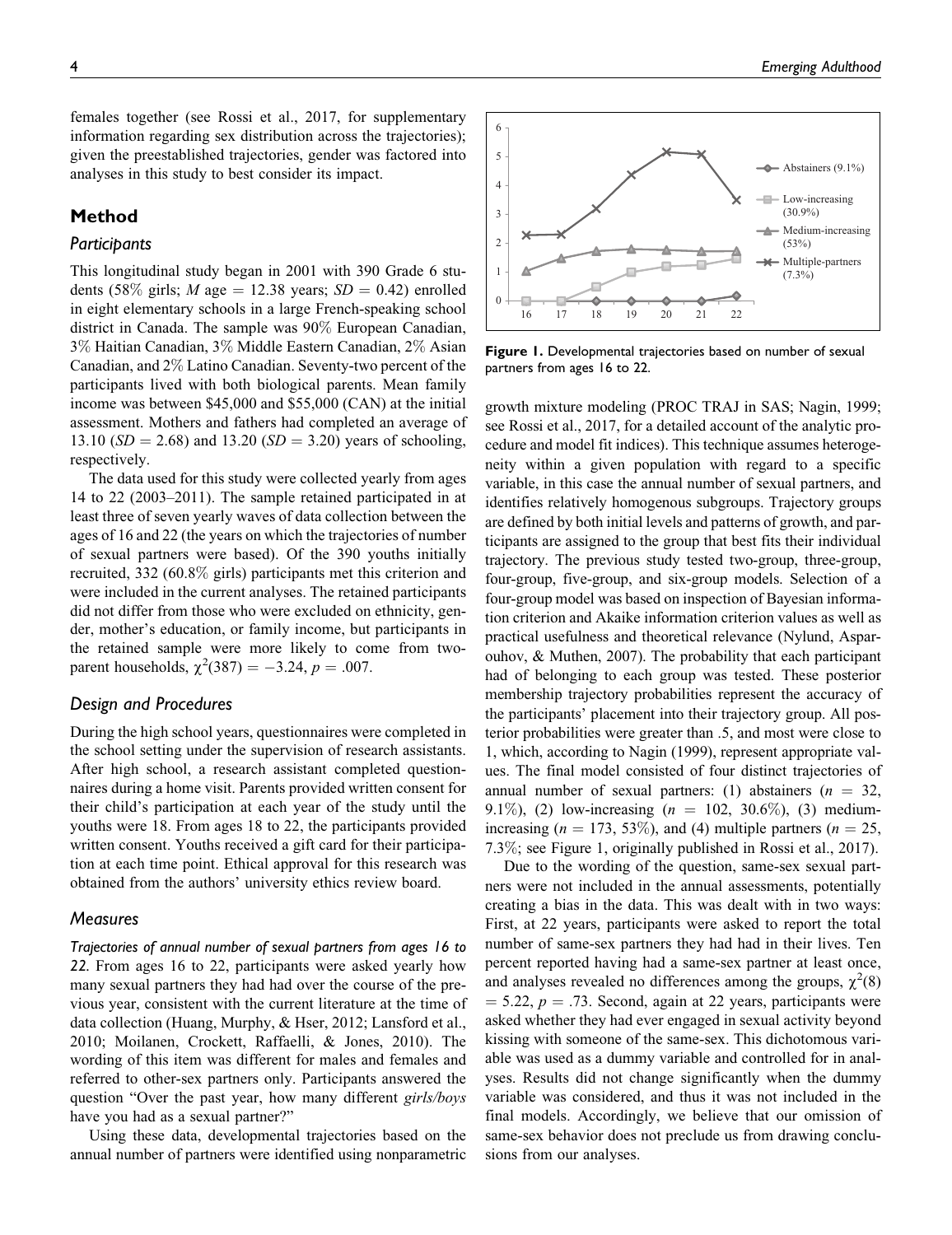## Dependent Variables (Measured at Age 22)

Educational attainment. Participants were asked about the highest level of education they had completed and whether they were pursuing ongoing studies. Responses were coded into five categories treated as a continuous variable:  $1 = high school$ diploma not obtained (9%),  $2 =$  high school diploma obtained  $(32\%), 3 =$  attending junior college  $(13\%), 4 =$  junior college degree obtained (14%), and  $5 =$  attending university (33%).

Full-time employment. Participants were asked whether they were currently employed in full-time work ("yes" or "no").

Cohabitation with a romantic partner. Cohabitation was used as an indicator of romantic relationship commitment. Participants were asked whether they currently live with a romantic partner and could answer either "yes" or "no."

Problems with alcohol. Poulin and Denault's (2012) questionnaire was used to measure problematic alcohol use. Participants were asked to specify whether (yes/no) they had experienced each of the 19 items pertaining to alcohol abuse/dependence, intoxication, addiction, and adverse consequences of alcohol use. Sample items included "Have you ever fainted following alcohol use?" and "Have you ever unsuccessfully attempted to stop drinking alcohol?" Positive (yes) responses were summed up to obtain a global score. Cronbach's  $\alpha$  test revealed good internal reliability ( $\alpha = .88$ ).

Depressive symptoms. During earlier waves of data collection when participants were children and adolescents, the Children's Depression Inventory (CDI; Kovacs, 1981) was used to assess depressive symptoms. As participants were adults when outcomes were measured, the CDI was no longer appropriate and the Center for Epidemiological Studies–Depression Scale (CES-D; Radloff, 1977) was used. Participants were asked to report on the frequency with which they experienced a variety of symptoms over the previous week using a 4-point Likert-type scale ranging from 0 (rarely or never) to 3 (most or all of the time [5–7 days]). The CES-D consists of 20 items and is considered to be a valid and reliable screening instrument for depression (Roberts, Lewinsohn, & Seeley, 1991). A sum score was calculated for each participant. Cronbach's  $\alpha$  test revealed good internal reliability ( $\alpha = .91$ ).

Self-esteem. Self-esteem was measured with Rosenberg Self-Esteem Scale (1979), a 10-item unidimensional scale. Participants were asked to indicate to which extent they were in agreement with each statement on a 4-point Likert-type scale ranging from  $1 =$  strongly disagree to  $4 =$  strongly agree. A global score was obtained by computing the mean scores for each item, and Cronbach's  $\alpha$  test revealed good internal reliability ( $\alpha = .83$ ).

# Covariates (Measured at Ages 14 and 15)

Academic performance. Academic performance was assessed using participants' grades (shown as percentages) in math and French (first language), drawn from their school report cards at ages 14 and 15. To verify whether these two subjects could be used to reflect academic performance, bivariate correlations were computed and deemed acceptable  $(r = .64$  at age 14 and .62 at age 15). Grades in these subjects were then averaged within each year, resulting in a measure of academic performance across two main subjects per year. To validate whether these two scores could be combined to reflect academic performance across the 2 years, a bivariate correlation was calculated and deemed acceptable  $(r = .71)$ . These scores were then averaged across the 2 years, resulting in a broad reflection of participant's academic performance from ages 14 to 15.

Alcohol use. Participants were asked to report how many drinks they had had over the previous month using a 14-point Likerttype scale ranging from "0 drinks" to "41 drinks or more" at ages 14 and 15 (Poulin & Denault, 2012). The bivariate correlation of both time points was acceptable ( $r = .57$ ), and the final measure consisted of participants' mean alcohol use across the 2 years.

Depressive symptoms. A 26-item version of the CDI (Kovacs, 1981) was used to measure depressive symptoms at ages 14 and 15. For each item, participants were asked to choose one of three statements that best described how they had felt over the previous 2 weeks. Individual item scores ranged from 0 to 2, with higher ratings indicating more severe symptoms. A sum score across all the items was calculated. Cronbach's  $\alpha$ revealed good internal reliability at both time points ( $\alpha = .84$ ) at age 14 and  $\alpha = .85$  at age 15). The bivariate correlation between the 2 years was acceptable ( $r = .65$ ), and thus the final measure was obtained by calculating the average between participant's two scores.

Self-esteem. The Self-Perception Profile for Adolescents (Harter, 1988) is a measure of nine domains of self-concept, one of them being global self-worth which was used to measure self-esteem. Validation studies have demonstrated that this subscale reflects self-esteem and has good concurrent validity with the Rosenberg Self-Esteem Scale (Hagborg, 1993). Each item presented the participant with two opposing statements, and they were asked to choose which statement better reflected themselves. Participants were then asked to choose one of two options relaying the extent to which the statement described them (e.g., "really true for me" or "sort of true for me"). Thus, responses for each item were coded from 1 to 4. Cronbach's  $\alpha$ test revealed good internal reliability at both time points ( $\alpha =$ .88 at age 14 and  $\alpha = .76$  at age 15). Because the bivariate correlation across the time points was acceptable  $(r = 50)$ , the final measure of self-esteem was obtained by averaging participant's two scores.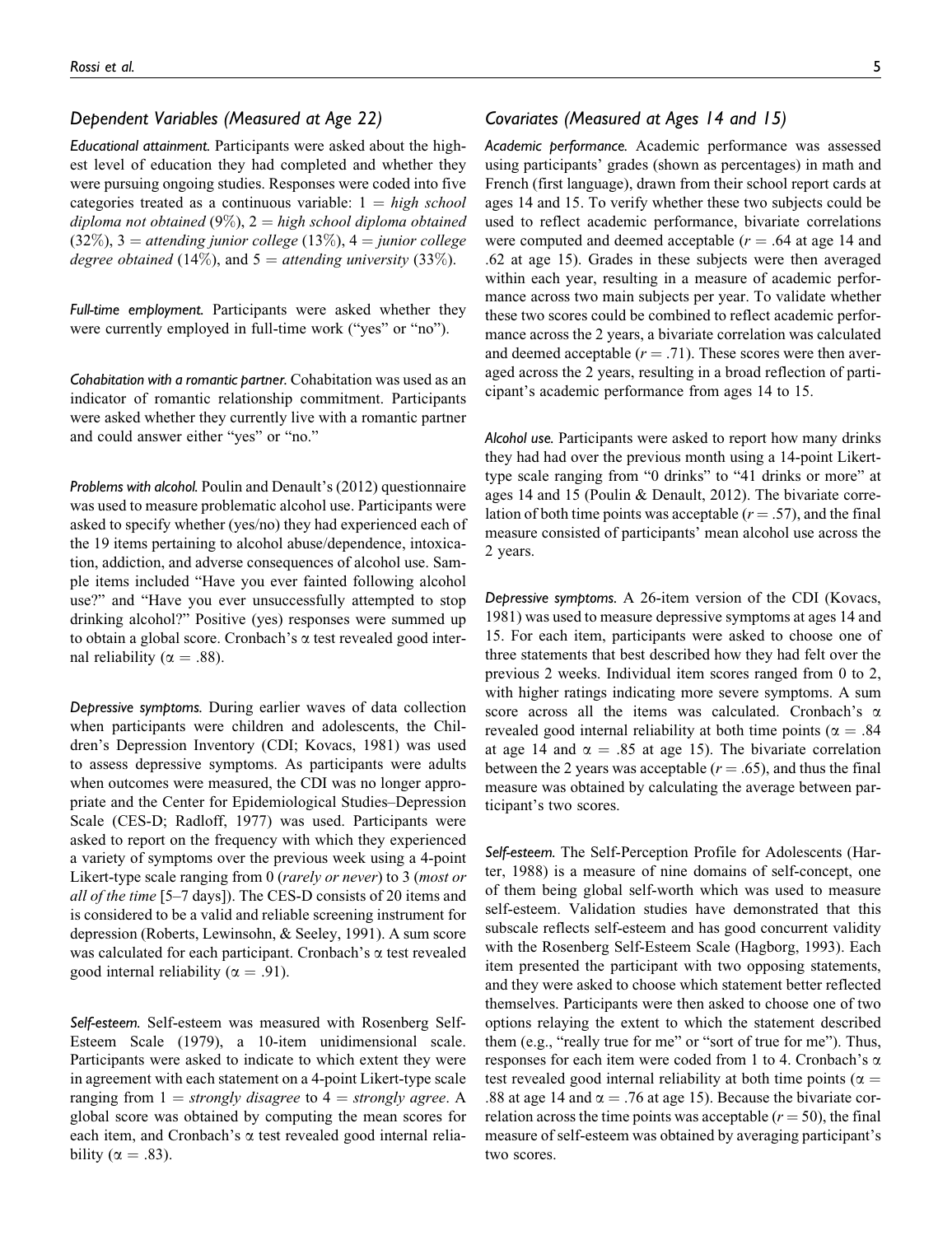| Dependent<br>Variable       | <b>Trajectory Group</b>        |                |                                       |                |                                        |                |                                               |                |             |
|-----------------------------|--------------------------------|----------------|---------------------------------------|----------------|----------------------------------------|----------------|-----------------------------------------------|----------------|-------------|
|                             | Abstainers ( $n = 32, 9.1\%$ ) |                | Low-Increasing<br>$(n = 102, 30.6\%)$ |                | Medium-Increasing<br>$(n = 173, 53\%)$ |                | <b>Multiple Partners</b><br>$(n = 25, 7.3\%)$ |                | Pairwise    |
|                             | M(SD)                          | 95% CI         | M(SD)                                 | 95% CI         | M(SD)                                  | 95% CI         | M(SD)                                         | 95% CI         | Comparisons |
| Education                   | 3.80(0.24)                     | [3.32, 4.27]   | 3.74(.12)                             | [3.49, 3.98]   | 2.79(.10)                              | [2.76, 3.17]   | 3.10(0.28)                                    | [2.54, 3.63]   | 1, 2 > 3, 4 |
| Problems<br>with<br>alcohol | 1.54(0.70)                     | [0.16, 2.92]   | 2.90(.38)                             | [2.15, 3.55]   | 3.48(.30)                              | [2.89, 4.06]   | 4.97(0.84)                                    | [3.32, 6.6]    | 4 > 1, 2, 3 |
| Depression                  | 29.42 (1.47)                   | [26.52, 32.31] | 28.77 (.79)                           | [27.22, 30.32] | 27.06 (.63)                            | [25.82, 28.30] | 27.66 (1.74)                                  | [24.25, 31.09] |             |
| Self-esteem                 | 2.59(0.08)                     | [2.43, 2.74]   | 2.64(.04)                             | [2.56, 2.73]   | 2.69(0.04)                             | [2.62, 2.75]   | 2.77(0.10)                                    | [2.58, 2.96]   |             |

Table 1. Descriptive Data and Pairwise Comparisons of Analyses of Covariance for Outcomes at Age 22 by Sexual Trajectory Group.

Note. Variables are adjusted for covariates measured at 14 and 15 years.

# Analytical Strategy

The four trajectory groups were compared with regard to markers of EA developmental task achievement (educational attainment, full-time employment, and cohabitation with a romantic partner) and psychosocial outcomes (problematic alcohol use, depressive symptoms, and self-esteem) at age 22 using SPSS 22. Assumptions of analyses of covariance (ANCOVAs) were met by examining the skewness, kurtosis, and using Levine's test of equality of variance. Variables were examined by conducting four separate 4 (trajectory groups)  $\times$  2 (gender) ANCOVAs, controlling for corresponding variables at ages 14–15. Post hoc analyses using a Bonferroni correction were used to identify where the differences lay.  $\chi^2$  analyses were conducted for the dichotomous variables (employment and cohabitation), and a series of  $2 \times 2 \chi^2$  analyses were conducted in order to inspect differences between groups. A multiple imputation method was used to account for missing data on the outcomes and control variables. The multiple imputation method repeatedly fills in missing data with a set of plausible values, representing the likely range of a given value, and results in several data sets upon which statistical analyses may be conducted. The results of these analyses are combined and result in valid statistical inferences that suitably reflect uncertainty due to missing data. This method allows for unbiased estimates of standard error and can be used when data are found to be missing at random, which ours was identified as using Little's missing completely at random test in SPSS.

# Results

Descriptive statistics for all outcome variables are presented by trajectory group in Table 1. Results of the ANCOVAs and  $\chi^2$ analyses revealed significant effects for educational achievement, full-time employment, cohabitation with a romantic partner, and problematic alcohol use.

Educational achievement was found to vary significantly by sexual trajectory,  $F(3, 323) = 11.12$ ;  $p \le .001$ ,  $\eta_p^2 = .094$ , albeit no interaction with gender was found,  $F(3, 323) =$ 1.102;  $p = .385$ ,  $\eta_p^2 = .003$ . Prior academic success was used as a covariate and found to contribute significantly to

educational achievement,  $F(3, 323) = 126.71$ ;  $p \le .001$ ,  $\eta_p^2$  $=$  .282. As expected, post hoc analyses revealed that abstainers achieved higher education than those in the medium-increasing  $(p = .007)$  and multiple partners' groups  $(p = .001)$ , and this was true for those in the low-increasing group as well ( $p \leq$ .001 and  $p = .009$ , respectively). Those in the two least active trajectories did not differ from one another and neither did those in the two more active trajectories.

The percentage of participants who were employed full-time ranged from 26% of abstainers, 34% of low-increasing, 49% of medium-increasing, and 46% of multiple partners.  $\chi^2$  analyses revealed that participants employed full-time were not similarly distributed across sexual trajectory groups,  $\chi^2(3)$  = 8.07;  $p = .045$ ,  $V = .162$ , and this effect was independent of gender. To explore where the differences lay, a series of  $2 \times 2 \chi^2$  analyses were conducted and revealed the mediumincreasing trajectory more likely to be employed full-time when compared to the abstainers,  $\chi^2(1) = 4.750$ ;  $p = .029$ ,  $\phi = .158$ , and the low-increasing group,  $\chi^2(1) = 4.888$ ;  $p =$ .027,  $\phi = .137$ . However, after applying the Bonferroni correction, the results fell below significance. The percentage of participants who were cohabitating with a romantic partner ranged from 4% of abstainers, 16% of low-increasing, 25% of medium-increasing, and 14% of multiple partners. A significant difference among the trajectories in cohabitation with a romantic partner was also found,  $\chi^2(3) = 7.97$ ;  $p = .047$ ,  $V = .164$ , and this effect was also independent of gender. After applying the Bonferroni correction, post hoc analyses revealed that the effect pertained to the abstainers, who were the least likely, and the medium-increasing group, who were most likely, to be living with their partner,  $\chi^2(1) = 5.98; p = .014$ ,  $\phi = .180.$ 

A significant effect of trajectory was found for problematic alcohol use,  $F(3, 323) = 3.88$ ;  $p = .009$ ,  $\eta_p^2 = .033$ . The covariate (prior alcohol use) was found to significantly contribute to problematic alcohol use,  $F(3, 323) = 12.43; p \le .001, \eta_{\rm p}^2 =$ .037. The trajectory effect was qualified by a Trajectory  $\times$ Gender interaction,  $F(3, 323) = 4.11$ ;  $p = .007$ ,  $\eta_p^2 = .038$ , showing that trajectories had a greater impact on alcohol problems for females than for males. Post hoc analyses revealed that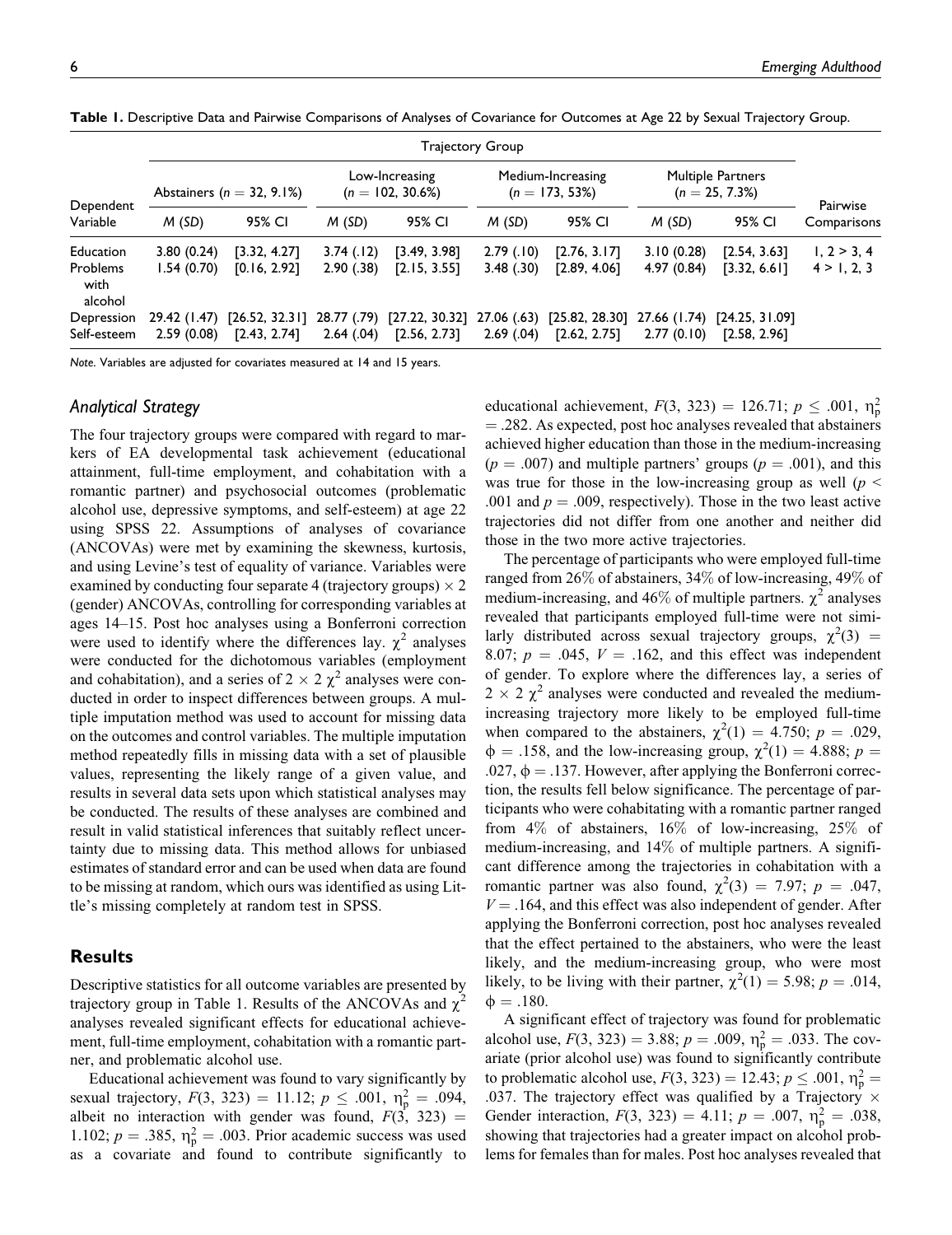females in the multiple partners' trajectory differed from all three other groups, which did not differ from each other: Females in the multiple partners' trajectory had significantly more alcohol problems than those in the abstainers ( $p =$ .002), the low-increasing ( $p = .008$ ), and the mediumincreasing  $(p = .049)$  trajectories.

Finally, no main effect and no interaction with gender emerged among the four sexual trajectory groups for depressive symptoms,  $F(3, 323) = 0.925$ ;  $p = .428$ ,  $\eta_p^2 = .017$ , and self-esteem,  $F(3, 323) = 0.490$ ;  $p = .689$ ,  $\eta_p^2 = .008$ , and their covariates were found to significantly contribute to the models,  $F(1,323) = 29.05; p \leq .001, \eta_p^2 = .083$  and  $F(1,323) = 19.06; p$  $\leq$  .001,  $\eta_{\rm p}^2 =$  .056, respectively.

# **Discussion**

This study aimed to examine whether adolescent sexual trajectories, based on annual number of sexual partners from ages 16 to 22, were associated with EA developmental task achievement and psychosocial functioning. Four previously identified sexual trajectories were compared, and preexisting levels of adjustment were factored in. The sexual trajectories differed on educational attainment, full-time employment, cohabitation with a romantic partner, and problematic alcohol use, but not on depressive symptoms and self-esteem. Results will be summarized and discussed for each trajectory.

## **Abstainers**

The abstainers group distinguished themselves by remaining abstinent across the entire study. This is of particular interest as comparable groups in other studies often initiate eventually, later on (Ashenhurst et al., 2017; Lansford et al., 2010), or contain a subsample within the least active group that reports having sex (Vasilenko et al., 2016). Our hypothesis that participants in the abstainers trajectory would achieve more education was supported. The abstainers and the lowincreasing group achieved a similar level of education, significantly more than both the medium-increasing and multiple partners' groups. The majority of our abstainers attended university, which suggests that less focus on sexuality and romance in adolescence may be a protective factor for academic achievement later on, an association possibly mediated by more time spent on—and more value attributed to—academic success. Indeed, abstainers have been found less likely to drop out, skip class, or have problems in school (McCarthy & Grodsky, 2011). While accompanied by a stronger investment in education, abstinence may also be associated with a desynchronization with peers on romantic development, a central task of EA, which can be reflected in rates of cohabitation with a partner. The abstainers were the least likely to be living with a romantic partner at age 22. While their abstinence may allow a greater focus on education, research has found adult virgins to be seen as less desirable partners (Gesselman et al., 2017). Our hypothesis that abstainers would report more depressive symptoms and lower self-esteem as a result of remaining virgins beyond the normative period among their peers was not supported. This finding suggests that their abstinence, whether by choice or not, does not yet seem to be problematic for them at age 22. One explanation for this may be that the instability and stress of early EA might be experienced in all trajectories: Indeed, we found little variance in depressive symptoms and self-esteem. Alternatively, their greater investment in school might serve as a protective factor as they may be less aware or bothered by their inexperience. However, as they get older and their desynchronization becomes more dramatic, they may experience distress as they face the stigma of being an adult virgin (Gesselman et al., 2017), suggesting the possibility that not enough time had elapsed for the impact of desynchronization to be observed in this study.

## Medium-Increasing and Low-Increasing

The two middle trajectories might represent different normative pathways of sexual development: the low-increasing group who focus on school while balancing romantic or sexual relationships and the medium-increasing group who is relatively quick to establish independence by working full-time and cohabiting with their partner. With this view, the majority of our sample can be seen as belonging to a normative pathway.

The participants in the low-increasing group stood out only in their higher levels of education; they were not distinguished by other markers of EA task accomplishment or psychosocial outcomes. Similar to the abstainers in their levels of education, their differences lie in their experience with sexual relationships. Having had the opportunity to experiment with the role of sexual and romantic partner, these individuals might have an advantage over their abstaining peers when it comes to relationships, while also remaining focused on school. Compared to the abstainers, the more socially competent low-increasing group (Rossi et al., 2017) might start off with a social advantage that allows them to enter into relationships more easily, thereby protecting from desynchronization while also benefiting from their focus on school.

Participants in the medium-increasing group seem to represent a pathway marked by an earlier transition into adulthood. About half of these participants worked full-time, and a quarter lived with a romantic partner. Cohabitation during EA is common, with 43% of women reporting having lived with a partner at least once by the age of 24 (Chandra, Martinez, Mosher, Abma, & Jones, 2005). While 25% may not seem high, considering the participants' young age (22 years), and compared to the other groups  $(3.7\%, 16.3\%, \text{and } 14.3\%)$ , it seems that those in the medium-increasing groups are more advanced in this domain. These results differ from Vasilenko, Kugler, and Lanza's (2016), who found the highest probability of cohabitation in two of their minority groups as compared to our largest group. This may be due to cultural context as over the last two decades, Quebec has seen a steady increase in cohabitation and its population is more likely than the rest of Canada to cohabitate early and without ever getting married (Institut de la Statistique du Québec, 2015).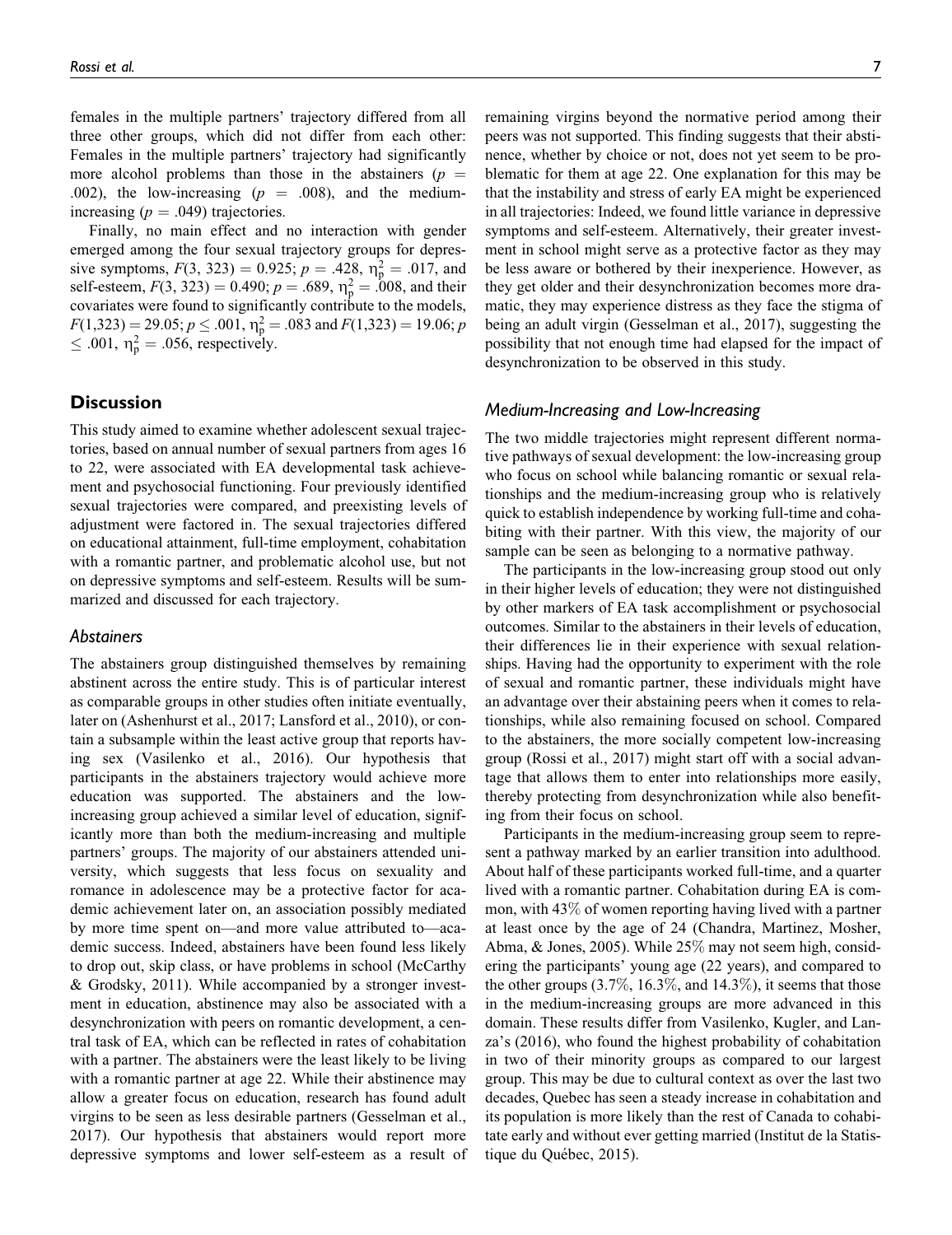Participants in the medium-increasing group were the most likely to be working full-time, implying a decision to pursue immediate employment over higher education, distinguishing them from their comparably less educated peers in the *multiple* partners' group. Although they achieved some of the lowest levels of education, their employment and cohabitation indicate stability and independence, two tasks important to EA (Arnett, 2007). These participants may represent those who experimented less with career paths and romantic relationships during EA and found stability relatively early.

## Multiple Partners

Several of our significant results pertain to a small and unique group of participants reporting the most sexual partners. Its size makes it difficult to draw firm conclusions about this minority group, and thus our discussion of them is explorative. Overall, these participants appear to be at a disadvantage in EA developmental task achievement: They are neither invested in school or work nor are they more likely to be living with a romantic partner. A first result pertained to educational attainment; consistent with our hypothesis, the multiple partners' group attained lower levels of education than their peers in the abstainers and low-increasing trajectories, and beyond their prior academic performance. This group shares similarities to Vasilenko and colleagues' (2016) minority private group, characterized by sexual behavior and less dating, and who had lower grades as adolescents and greater number of sexual partners as young adults. The mechanisms through which these adolescents disengage from academic pursuits can be contemplated upon. A greater number of partners can result in negative health outcomes (e.g., STIs, unwanted pregnancies; Boislard et al., 2016) and greater alcohol use, which might serve as a distraction from school.

As hypothesized, these youths reported the highest levels of problematic alcohol use, and this effect was specific to females. The link between sexual activity and alcohol use in adolescence is widely documented (Zimmer-Gembeck & Helfand, 2008), and earlier sexual debut has been found to predict greater problems with alcohol at 25 years (Boisvert et al., 2017). What our study adds to this literature is that adolescent females with multiple partners presented the most problematic patterns of alcohol use in EA, even after considering prior alcohol consumption. Given that the prevalence of alcohol use and addiction reach a peak during EA (Britton, Ben-Shlomo, Benzeval, Kuh, & Bell, 2015; Ministry of Health and Social Services of Quebec, 2016), identifying the developmental pathways more likely to lead to these problems is particularly salient. The association between multiple sexual partners and alcohol misuse could be explained by a personality trait such as sensation seeking (Zuckerman, 1994) or by increased exposure to contexts in which both alcohol and sex are normalized (e.g., parties). Throughout adolescence, these two behaviors likely impact one another in a bidirectional way (Kugler, Vasilenko, Butera, & Coffman, 2017), but the end result in EA is a pattern of problematic alcohol use, especially for females.

Why is this effect specific to females? One possible explanation lays in the characteristics of their sexual partners: It has been found that adolescent females tend to have older male friends (Poulin & Pedersen, 2007), which may be due to a maturity gap during which adolescents perceive behaviors like sex and alcohol use as signs of adulthood and independence (Moffitt, 2006). Given this tendency to choose older male friends, we posit that these females would also be more likely to choose older sexual partners, potentially increasing their exposure to alcohol. Another explanation pertains to sexual double standards and the meaning assigned to sexual experience. Females are more likely to be negatively perceived for having more sexual partners (Crawford & Popp, 2003), and internalized double standards can result in negative mental health outcomes (Vasilenko et al., 2014). Therefore, adolescent females who negatively evaluate their sexual experiences (e.g., feeling ashamed) might be vulnerable to using alcohol as a coping mechanism. If this were the case however, we would expect to find greater internalizing symptoms and lower self-esteem among this group, which we did not. Further research on the mechanisms by which these females experience increased problems with alcohol during EA is needed to clarify this finding.

Research has linked greater number of partners with internalizing problems (Mazzaferro et al., 2006). Our hypothesis that participants in the multiple partners' trajectory would report more depressive symptoms was not supported, and no difference among the trajectories was identified. Considering their delay in developmental task achievement, it is surprising that we did not find any differences in depressive symptoms or self-esteem. One reason for this result may be that the negative impact of their delay may only emerge later on, toward the end of EA. Similar to the abstainers, participants in the multiple partners' trajectory may not yet have lived consequence associated with their delay in developmental task achievement at 22 years. Given their pattern of alcohol use, it seems plausible that the women in the multiple partners' group might experience negative psychological outcomes later. Another possibility is that having multiple sexual partners may not directly impact depression or self-esteem. However, these findings should be replicated using a more contemporary assessment of depressive symptoms (Eaton, Smith, Ybarra, Muntaer, & Tien, 2004) and through a follow-up study at the end of EA.

## Strengths, Limitations, and Future Research

The strengths of this study include the use of a longitudinal design (yearly assessments from the ages of 14 to 22) to examine the outcomes in EA of four previously found distinct sexual development pathways, after controlling for prior relevant variables. Some limitations should also be noted. Our trajectories were based on sexual behavior with the other sex, thereby excluding same-sex partnerships. However, further analyses revealed that the trajectories did not differ in number of same-sex partners, and results were unchanged when samesex behavior was considered. Still, we did not ask about sexual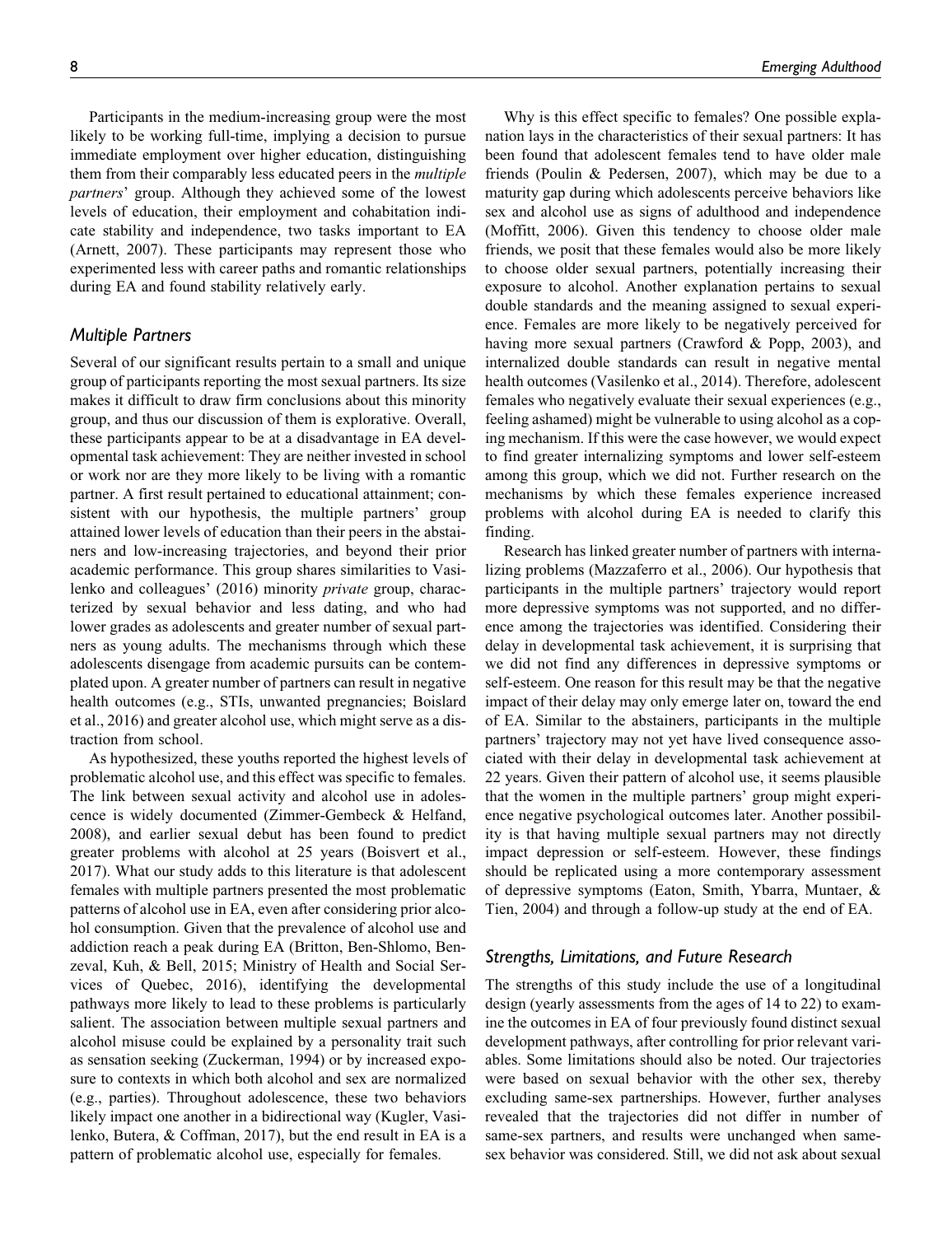orientation, and discrepancies have been identified between orientation and behavior (Diamond, 2016). It is possible that sexual developmental patterns differ across sexual orientations, not only in number and shape of trajectories based on number of partners but on psychosocial outcomes. Most of our instruments were self-reported, and this study used a fairly socioeconomically and ethnically homogenous sample of adolescents from a single geographic area (at the beginning of this study, at least), limiting generalizability. Finally, the effect sizes that we found were small and thus should be kept in mind when contemplating the results. Considering the numerous factors that can be expected to have a direct impact on the outcome variables we examined, it is not surprising that the magnitude of effect for sexual trajectory group was small. However modest the effects, we believe the results contribute to the growing literature on adolescent sexual behavior and emerging adult outcomes. The results of this study can be applied to sexual education curriculum to normalize adolescent sexuality (as opposed to abstinence-based programs), while also helping target adolescents who may be at greater risk of later psychosocial problems.

# Conclusion

Our results indicate that the greater the extent to which romantic and sexual relationships are present, the less focus is given to academics and the more problems with alcohol emerge, although the directionality is unclear.

#### Author Contributions

Erika Rossi and François Poulin contributed to conception, design, and acquisition. Erika Rossi drafted the manuscript. All authors contributed to analysis and interpretation, critically revised the manuscript, gave final approval, and agreed to be accountable for all aspects of work ensuring integrity and accuracy.

## Declaration of Conflicting Interests

The authors declared no potential conflicts of interest with respect to the research, authorship, and/or publication of this article.

#### Funding

The authors received no financial support for the research, authorship, and/or publication of this article.

#### Open Practices

The raw data, analysis code, and materials used in this study are not openly available but are available upon request to the corresponding author. The data collection and analysis were not preregistered.

# ORCID iD

Erika Rossi D <https://orcid.org/0000-0003-3356-1704>

#### **References**

Arnett, J. J. (2007). Emerging adulthood: What is it, and what is it good for. Child Development Perspectives, 1, 68–73. doi:10. 1111/j.1750-8606.2007.00016.x

- Ashenhurst, J. R., Wilhite, E. R., Harden, K. P., & Fromme, K. (2017). Number of sexual partners and relationship status are associated with unprotected sex across emerging adulthood. Archives of Sexual Behavior, 46, 419–432. doi:10.1007/s10508-016-0692-8
- Boden, J. M., & Horwood, L. J. (2006). Self-esteem, risky sexual behavior, and pregnancy in a New Zealand birth cohort. Archives of Sexual Behavior, 35, 549–560. doi:10.1007/ s10508-006-9060-4
- Boislard, M. A., Poulin, F., Kiesner, J., & Dishion, T. J. (2009). A longitudinal examination of risky sexual behaviors among Canadian and Italian adolescents: Considering individual, parental, and friend characteristics. International Journal of Behavioral Development, 33, 265–276. doi:10.1177/0165025408098036
- Boislard, M. A., van de Bongardt, D., & Blais, M. (2016). Sexuality (and lack thereof) in adolescence and early adulthood: A review of the literature. Behavioral Sciences, 6, 8. doi:10.3390/bs6010008
- Boislard, M. A., & Zimmer-Gembeck, M. J. (2011). Sexual subjectivity, relationship status and quality, and same-sex sexual experience among emerging adult females. Journal of Educational and Developmental Psychology, 1, 54–64. doi:10.5539/jedpv1n1p54
- Boisvert, I., Boislard, M. A., & Poulin, F. (2017). Early sexual onset and alcohol use and misuse from adolescence into young adulthood. Journal of Adolescent Health, 61, 514–520. doi:10.1016/j. jadohealth.2017.04.013
- Britton, A., Ben-Shlomo, Y., Benzeval, M., Kuh, D., & Bell, S. (2015). Life course trajectories of alcohol consumption in the United Kingdom using longitudinal data from nine cohort studies. BMC Medicine, 13, 47. doi:10.1186/s12916-015-0273-z
- Chandra, A., Martinez, G. M., Mosher, W. D., Abma, J. C., & Jones, J. (2005). Fertility, family planning, and reproductive health of US women: Data from the 2002 National Survey of Family Growth (Report of Centers for Disease Control and Prevention). Retrieved from [https://www.cdc.gov/nchs/data/series/sr\\_23/sr23\\_025pdf](https://www.cdc.gov/nchs/data/series/sr_23/sr23_025pdf)
- Crawford, M., & Popp, D. (2003). Sexual double standards: A review and methodological critique of two decades of research. Journal of Sex Research, 40, 13–26. doi:10.1080/00224490309552163
- Diamond, L. M. (2016). Sexual fluidity in male and females. Current Sexual Health Reports, 8, 249–256. doi:10.1007/s11930-016- 0092-z
- Donnelly, D., Burgess, E., Anderson, S., Davis, R., & Dillard, J. (2001). Involuntary celibacy: A life course analysis. The Journal of Sex Research, 38, 159–169. doi:10.1080/00224490109552083
- Dubé, S., Lavoie, F., Blais, M., & Hébert, M. (2017). Psychological well-being as a predictor of casual sex relationships and experiences among adolescents: A short-term prospective study. Archives of Sexual Behavior, 46, 1807–1818. doi:10.1007/ s10508-016-0914-0
- Eaton, W. W., Smith, C., Ybarra, M., Muntaner, C., & Tien, A. (2004). Center for epidemiologic studies depression scale: Review and revision (CESD and CESD-R). In M. E. Maruish (Ed.), The use of psychological testing for treatment planning and outcomes assessment: Instruments for adults (pp. 363–377). Lawrence Erlbaum Associates.
- Elder, G. H., Johnson, M. K., & Crosnoe, R. (2003). The emergence and development of life course theory. In J. T. Mortimer & M. J.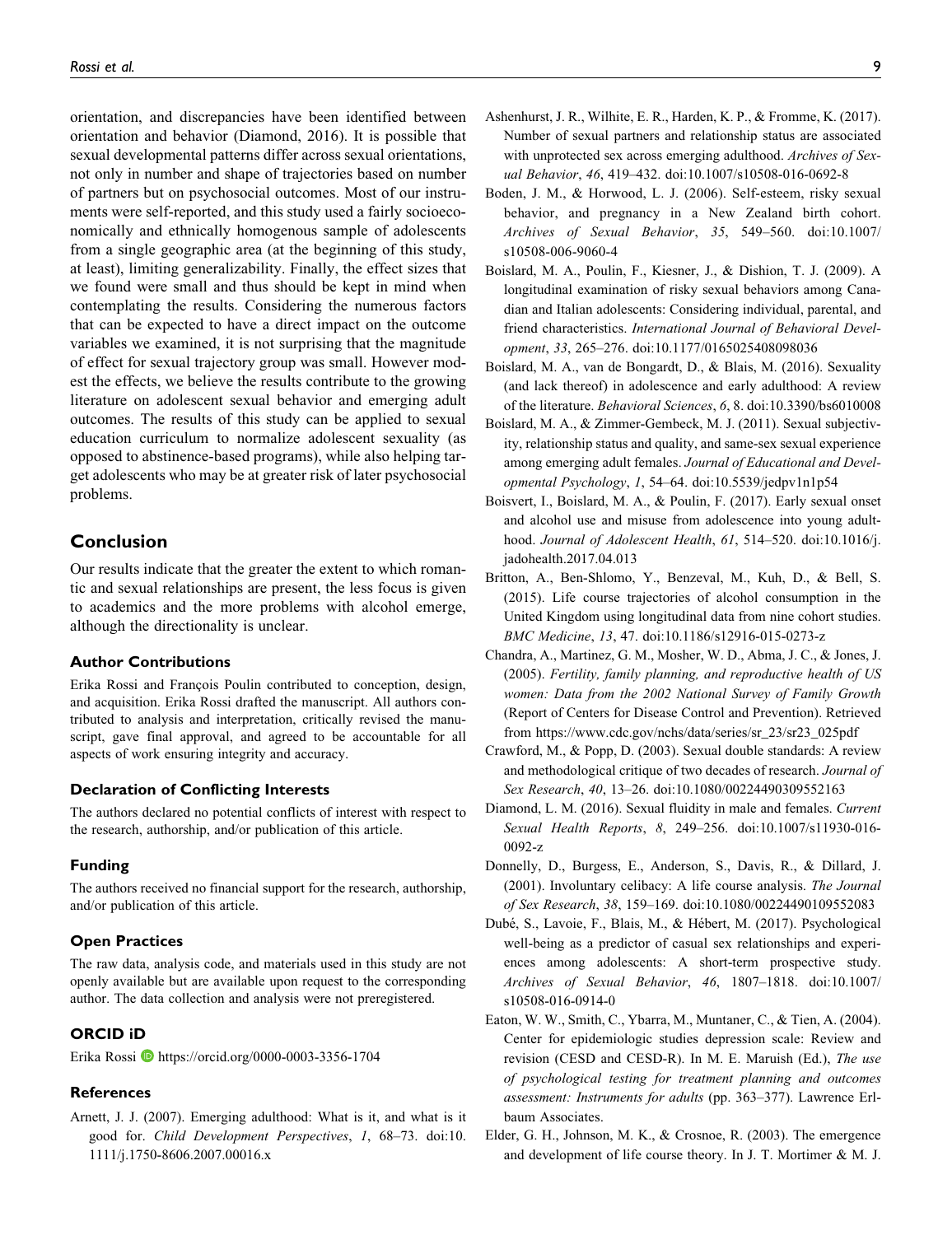Shanahan (Eds.), Handbook of the life course. Handbooks of sociology and social research (pp. 3–19). Springer.

- Erikson, E. H. (1968). Identity: Youth and crisis. W. W. Norton.
- Ethier, K. A., Kershaw, T. S., Lewis, J. B., Milan, S., Niccolai, L. M., & Ickovics, J. R. (2006). Self-esteem, emotional distress and sexual behavior among adolescent females: Inter-relationships and temporal effects. Journal of Adolescent Health, 38, 268–274. doi:10.1016/j.jadohealth.2004.12.010
- Findlay, L. (2017). Depression and suicidal ideation among Canadians aged 15 to 24 (Report for Statistics Canada). Retrieved from [https://www150.statcan.gc.ca/n1/pub/82-003-x/2017001/article/](https://www150.statcan.gc.ca/n1/pub/82-003-x/2017001/article/14697-eng.pdf) [14697-eng.pdf](https://www150.statcan.gc.ca/n1/pub/82-003-x/2017001/article/14697-eng.pdf)
- Frisco, M. L. (2008). Adolescents' sexual behavior and academic attainment. Sociology of Education, 81, 284–311. doi:10.1177/ 003804070808100304
- Fuller, M. A., Boislard, M. A., & Fernet, M. (2019). "You're a virgin? Really!?" A qualitative study of emerging adult female virgins' experiences of disclosure. The Canadian Journal of Human Sexuality, 28, 190–202. doi:10.3138/cjhs.2019-0002
- Gesselman, A. N., Webster, G. D., & Garcia, J. R. (2017). Has virginity lost its virtue? Relationship stigma associated with being a sexually inexperienced adult. Journal of Sex Research, 54, 202–213. doi:10.1080/00224499.2016.1144042
- Goodson, P., Buhi, E. R., & Dunsmore, S. C. (2006). Self-esteem and adolescent sexual behaviors, attitudes, and intentions: A systematic review. Journal of Adolescent Health, 38, 310–319. doi:10.1016/j. jadohealth.2005.05.026
- Green, K. M., Musci, R. J., Matson, P. A., Johnson, R. M., Reboussin, B. A., & Ialongo, N. S. (2017). Developmental patterns of adolescent marijuana and alcohol use and their joint association with sexual risk behavior and outcomes in young adulthood. Journal of Urban Health, 94, 115–124. doi:10.1007/s11524-016-0108-z
- Hagborg, W. J. (1993). The Rosenberg self-esteem scale and Harter's self-perception profile for adolescents: A concurrent validity study. Psychology in the Schools, 30, 132–136. doi: 10.1002/1520-6807(199304)30:2<132::AID-PITS2310300205> 3.0.CO;2-Z
- Halpern, C. T., & Kaestle, C. E. (2014). Sexuality in emerging adulthood. In D. L. Tolman, L. M. Diamond, J. A. Bauermeister, W. H. George, J. G. Pfaus, & L. M. Ward (Eds.), APA handbook of sexuality and psychology: Vol. 1. Person-based approaches (pp. 487–522). American Psychological Association.
- Harter, S. (1988). Manual for the self-perception profile for adolescents. University of Denver.
- Hewitt-Stubbs, G., Zimmer-Gembeck, M., Mastro, S., & Boislard, M. A. (2016). A longitudinal study of sexual entitlement and selfefficacy among young women and men: Gender differences and associations with age and sexual experience. Behavioral Sciences, 6, 4. doi:10.3390/bs6010004
- Huang, D. Y., Murphy, D. A., & Hser, Y. I. (2012). Developmental trajectory of sexual risk behaviors from adolescence to young adulthood. Youth & Society, 44, 479–499. doi:10.1177/ 0044118X11406747
- Institut de la statistique du Québec. (2015). Le bilan démographique du Québec: Édition 2015. Retrieved from [http://www.stat.gouv.](http://www.stat.gouv.qc.ca/docs-hmi/statistiques/population-demographie/bilan2015.pdf#page=35)

[qc.ca/docs-hmi/statistiques/population-demographie/bilan2015.](http://www.stat.gouv.qc.ca/docs-hmi/statistiques/population-demographie/bilan2015.pdf#page=35) [pdf#page](http://www.stat.gouv.qc.ca/docs-hmi/statistiques/population-demographie/bilan2015.pdf#page=35)=[35](http://www.stat.gouv.qc.ca/docs-hmi/statistiques/population-demographie/bilan2015.pdf#page=35)

- Kovacs, M. (1981). Rating scales to assess depression in school-aged children. Acta Paedopsychiatrica: International Journal of Child & Adolescent Psychiatry, 46, 305–315.
- Kugler, K. C., Vasilenko, S. A., Butera, N. M., & Coffman, D. L. (2017). Long-term consequences of early sexual initiation on young adult health: A casual inference approach. Journal of Early Adolescence, 37, 662–676. doi:10.1177/0272431615620 666
- Lanctôt, J., & Poulin, F. (2018). Emerging adulthood features and adjustment: A person-centered approach. Emerging Adulthood, 6, 91–103. doi:10.1177/216769681770 6024
- Lansford, J. E., Yu, T., Erath, S., Pettit, G. S., Bates, J. E., & Dodge, K. A. (2010). Developmental precursors of number of sexual partners from ages 16 to 22. Journal of Research on Adolescence, 20, 651–677. doi:10.1111/j.1532-7795.2010.00654.x
- Lehnart, J., Neyer, F. J., & Eccles, J. (2010). Long-term effects of social investment: The case of partnering in young adulthood. Journal of Personality, 78, 639–670. doi:10.1111/j.1467-6494. 2010.00629.x
- Livingston, J. A., Bay-Cheng, L. Y., Hequembourg, A. L., Testa, M., & Downs, J. S. (2013). Mixed drinks and mixed messages: Adolescent girls' perspectives on alcohol and sexuality. Psychology of Women Quarterly, 37, 38–50. doi:10.1177/0361684312464202
- MacMillan, R. (2005). The structure of the life course: Classic issues and current controversies. In R. MacMillan (Ed.), Advances in life course research special: Vol. 9—The structure of the life course: Standardized? Individualized? Differentiated? (pp. 3–26). JAI/ Elsevier.
- Mazzaferro, K. E., Murray, P. J., Ness, R. B., Bass, D. C., Tyus, N., & Cook, R. L. (2006). Depression, stress, and social support as predictors of high-risk sexual behaviors and STIs in young women. Journal of Adolescent Health, 39, 601–603. doi:10.1016/j.jadohealth.2006.02.004
- McCarthy, B., & Grodsky, E. (2011). Sex and school: Adolescent sexual intercourse and education. Social Problems, 58, 213–234. doi: 10.1525/sp.2011.58.2.213
- McCormick, C. M., Kuo, S. I.-C., & Masten, A. S. (2011). Developmental tasks across the life span. In K. L. Fingerman, C. A. Berg, J. Smith, & T. C. Antonucci (Eds.), Handbook of life-span development (pp. 117–139). Springer.
- Ministère de la Santé et des Services sociaux en collaboration avec l'Institut national de santé publique du Québec. (2016). La santé de la population: portrait d'une richesse collective [Sixth national report on the state of Quebec's population health]. Retrieved from [publications.msss.gouv.qc.ca/msss/fichiers/2016/16-228-01.pdf](http://publications.msss.gouv.qc.ca/msss/fichiers/2016/16-228-01.pdf)
- Moffitt, T. E. (2006). Life-course-persistent versus adolescence limited antisocial behavior. In D. Cicchetti & D. J. Cohen (Eds.), Developmental psychopathology: Risk, disorder, and adaptation (pp. 570–598). John Wiley
- Moilanen, K. L., Crockett, L. J., Raffaelli, M., & Jones, B. L. (2010). Trajectories of sexual risk from middle adolescence to early adulthood. Journal of Research on Adolescence, 20, 114-139. doi:10. 1111/j.1532-7795.2009.00628.x
- Mortimer, J. T., Oesterle, S., & Krüger, H. (2005). Age norms, institutional structures, and the timing of markers of transition to